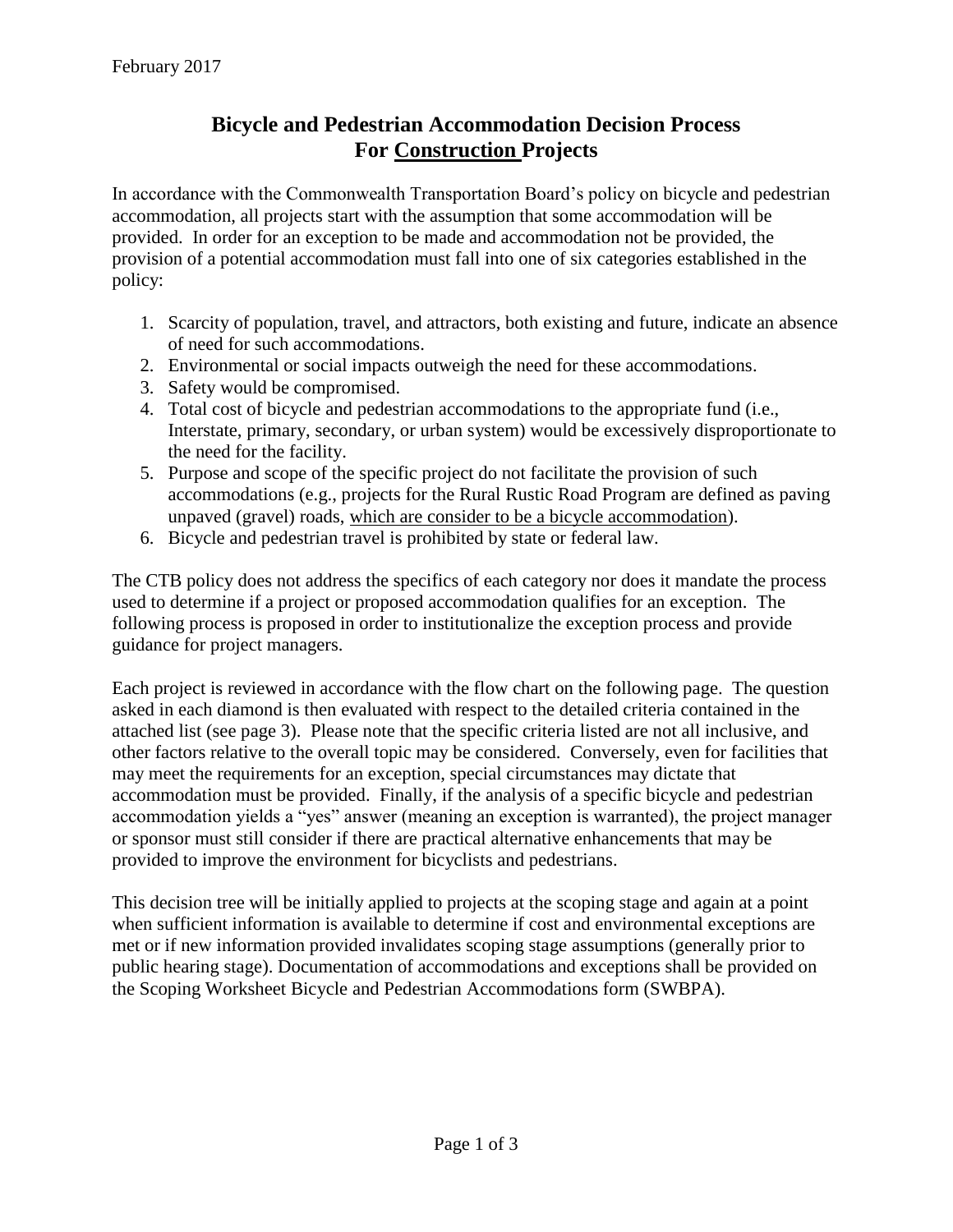

**Bicycle and Pedestrian Accommodation Decision Process**